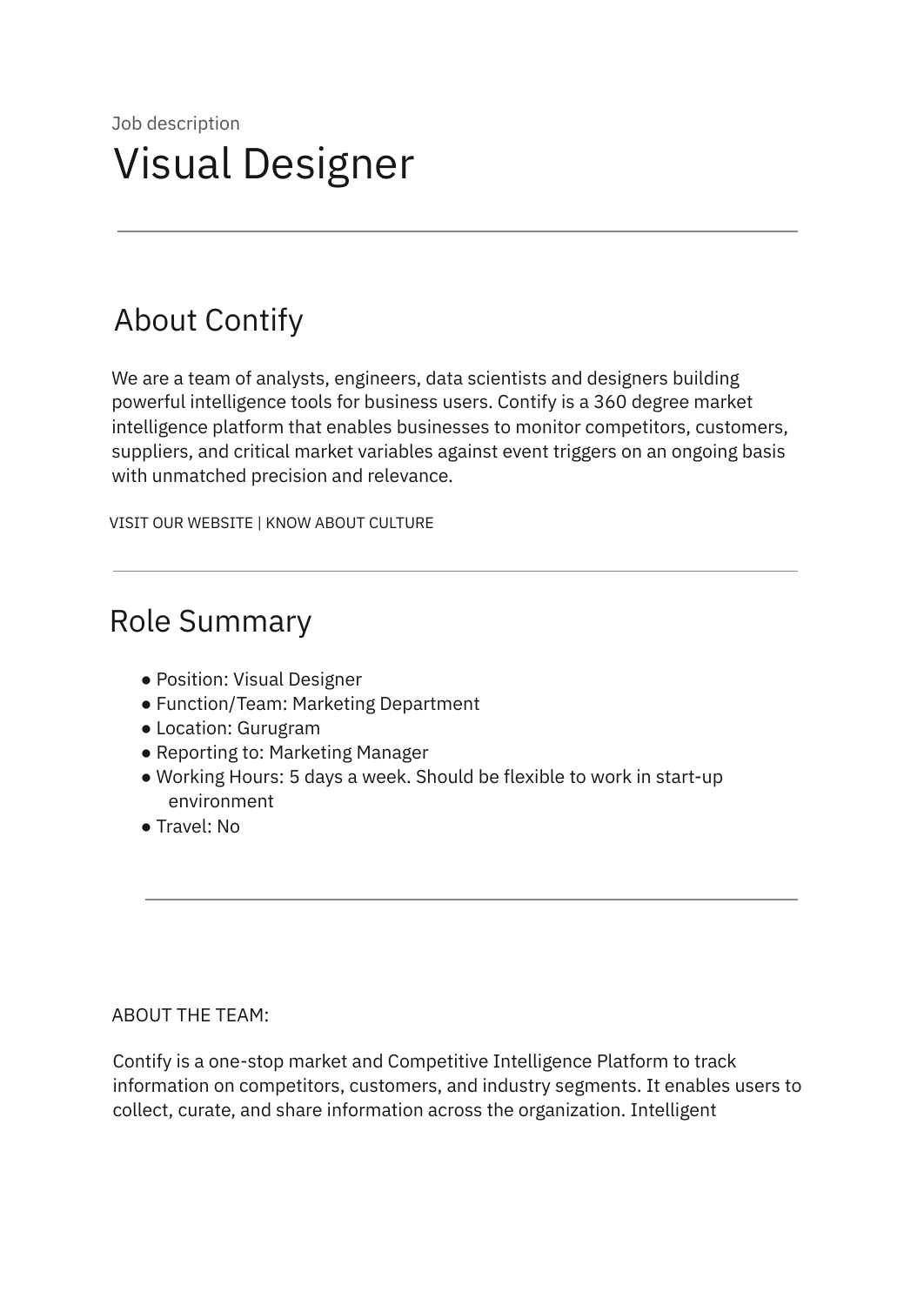(actionable) information is mined by searching and analyzing information from over 500,000 online sources including news, company websites, social media, reviews, discussion forums, job postings, regulatory portals, and more. About the role:

# RESPONSIBILITIES:

- Study design briefs and determine requirements
- Schedule projects and define budget constraints
- Conceptualize visuals based on requirements
- Prepare rough drafts and present ideas
- Develop illustrations, highly attractive videos, brand collaterals, logos and other
- Use the appropriate colors and layouts for each graphic
- Work with copywriters and creative director to produce final design
- Test graphics across various media
- Amend designs after feedback
- Ensure final graphics and layouts are visually appealing and on-brand

# REQUIREMENTS AND SKILLS:

- Proven graphic designing experience
- A strong portfolio of illustrations or other graphics
- Familiarity with design software and technologies (such as InDesign, Illustrator, Dreamweaver, Ado-be,Photoshop)
- A keen eye for aesthetics and details
- Excellent communication skills
- Ability to work methodically and meet deadlines
- Degree in Design, Fine Arts or related field is a plus
- Creative and an expert on different platform designs social media, Websites, ppts etc.

### DESIRED SKILLS AND EXPERIENCE:

- Bachelor's degree in marketing or related field
- 2-3 years of relevant experience
- Experience with 2D, 3D Animation, Kinetic formats, motion graphic, etc
- Hands-on MS Office, comfortable working on Google sheets and docs Bonus: B2B industry experience